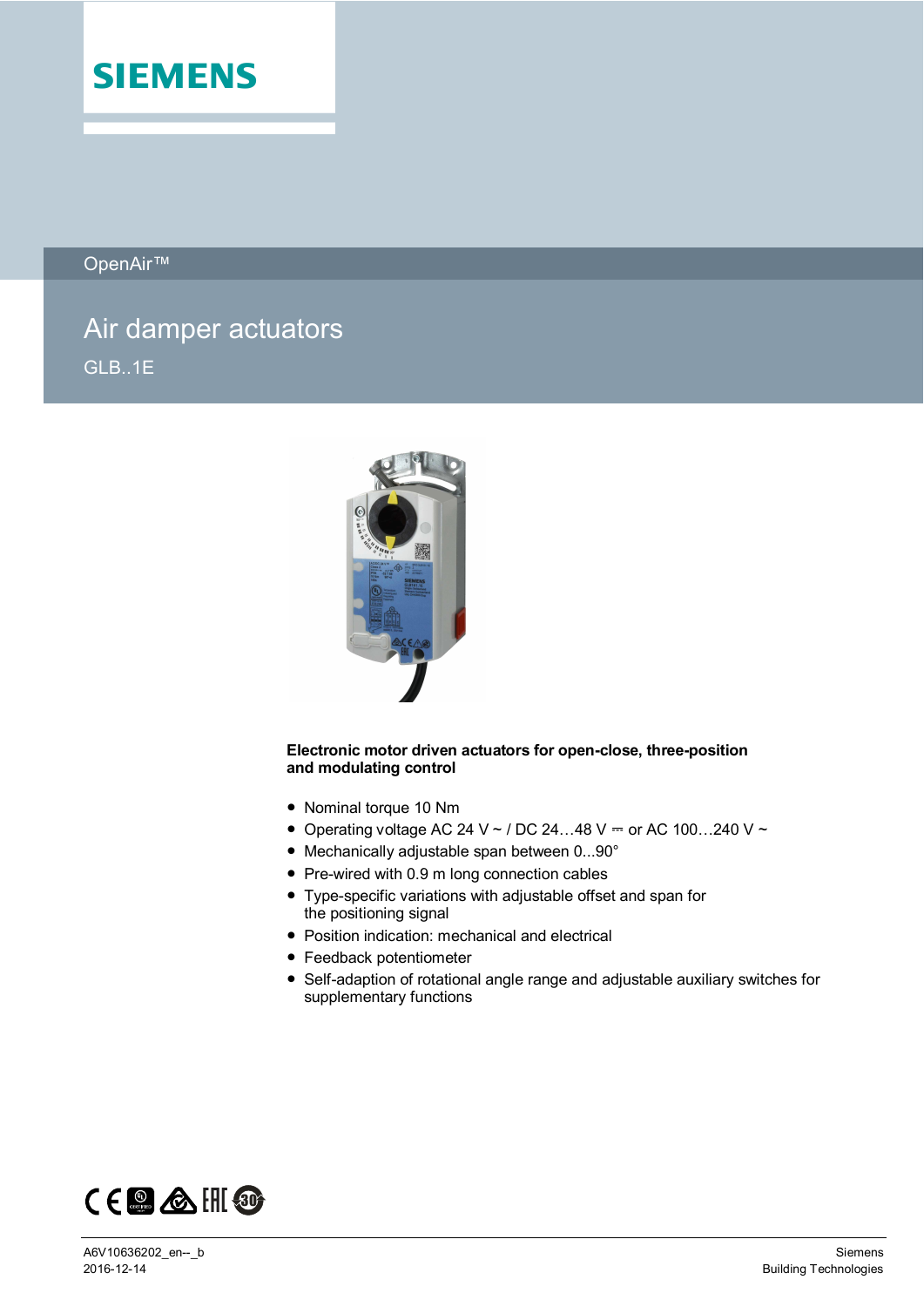The rotary actuators are used in ventilation and air conditioning plants to regulate and shut off air dampers:

- For damper areas up to 1.6 m<sup>2</sup> (guideline, always observe damper manufacturer's data).
- Suitable for use with modulating controllers (DC 0/2...10 V), open-close or three-position controllers for air dampers or air throttles.
- We recommend a minimum pulse length of 500 ms on rotary actuators operated with 3 point control to ensure continuous and accurate operation.

#### **Functions**

| GLB.                               | AC 24 V $\sim$ /<br>DC 2448 $V =$ | 141.1E / 142.1E / 146.1E                                                                                                                                                                                                                 | 161.1E / 163.1E / 164.1E / 166.1E                                                                                                                                                                                                                                               |  |  |  |
|------------------------------------|-----------------------------------|------------------------------------------------------------------------------------------------------------------------------------------------------------------------------------------------------------------------------------------|---------------------------------------------------------------------------------------------------------------------------------------------------------------------------------------------------------------------------------------------------------------------------------|--|--|--|
|                                    | AC 100240 V ~                     | 341.1E / 346.1E                                                                                                                                                                                                                          | 361.1E                                                                                                                                                                                                                                                                          |  |  |  |
| Control type                       |                                   | Open-close / three-position                                                                                                                                                                                                              | Modulating control (0/210 V)                                                                                                                                                                                                                                                    |  |  |  |
| Rotary direction                   |                                   | Clockwise or counter-clockwise direction depends<br>on the type of control<br>on the setting of the rotary direction<br>switch.<br><b>CW</b><br><b>CCW</b><br>With no power applied, the actuator<br>remains in the respective position. | on the setting of the rotary direction DIL<br>switch<br><b>CW</b><br><b>CCW</b><br>selfadapt<br>2   M C<br>selfadant<br>WU<br>$0.0$ $C$<br> 0 C <br>on the positioning signal.<br>The actuator remains in the achieved<br>position:<br>if the control signal is maintained at a |  |  |  |
|                                    |                                   |                                                                                                                                                                                                                                          | constant value<br>for loss of operating voltage.                                                                                                                                                                                                                                |  |  |  |
| Mechanical                         | Position indication:              | Rotary angle position indication by using a position indicator.                                                                                                                                                                          |                                                                                                                                                                                                                                                                                 |  |  |  |
| Position indication:<br>Electrical |                                   | The feedback potentiometer can be<br>connected to external voltage to<br>indicate the position.                                                                                                                                          | Output voltage $U = DC 010 V$ is<br>generated proportional to the rotary angle.<br>U depends on the rotary direction of the<br>DIL switch setting.                                                                                                                              |  |  |  |
| Auxiliary switch                   |                                   | The switching points for auxiliary switches A and B can be set independent of each<br>other in increments of 5° within 0° to 90°.                                                                                                        |                                                                                                                                                                                                                                                                                 |  |  |  |
| span                               | Self-adaptation of linear         |                                                                                                                                                                                                                                          | When self-adaptation is active, the<br>actuator automatically determines the<br>mechanical end positions of the linear<br>span and maps the characteristic function<br>(Uo, $\Delta U$ ) to the calculated linear span.                                                         |  |  |  |
| Manual adjustment                  |                                   | The actuator can be manually adjusted by pressing the gear train disengagement<br>button.                                                                                                                                                |                                                                                                                                                                                                                                                                                 |  |  |  |
|                                    | Rotary angle limitation           | The rotary angle of the shaft adapter can be limited mechanically with a set screw.                                                                                                                                                      |                                                                                                                                                                                                                                                                                 |  |  |  |

# **Technical design**

#### **Components**

The housing consists essentially of flame retardant, non brominated, non chlorinated glass fibre reinforced plastic.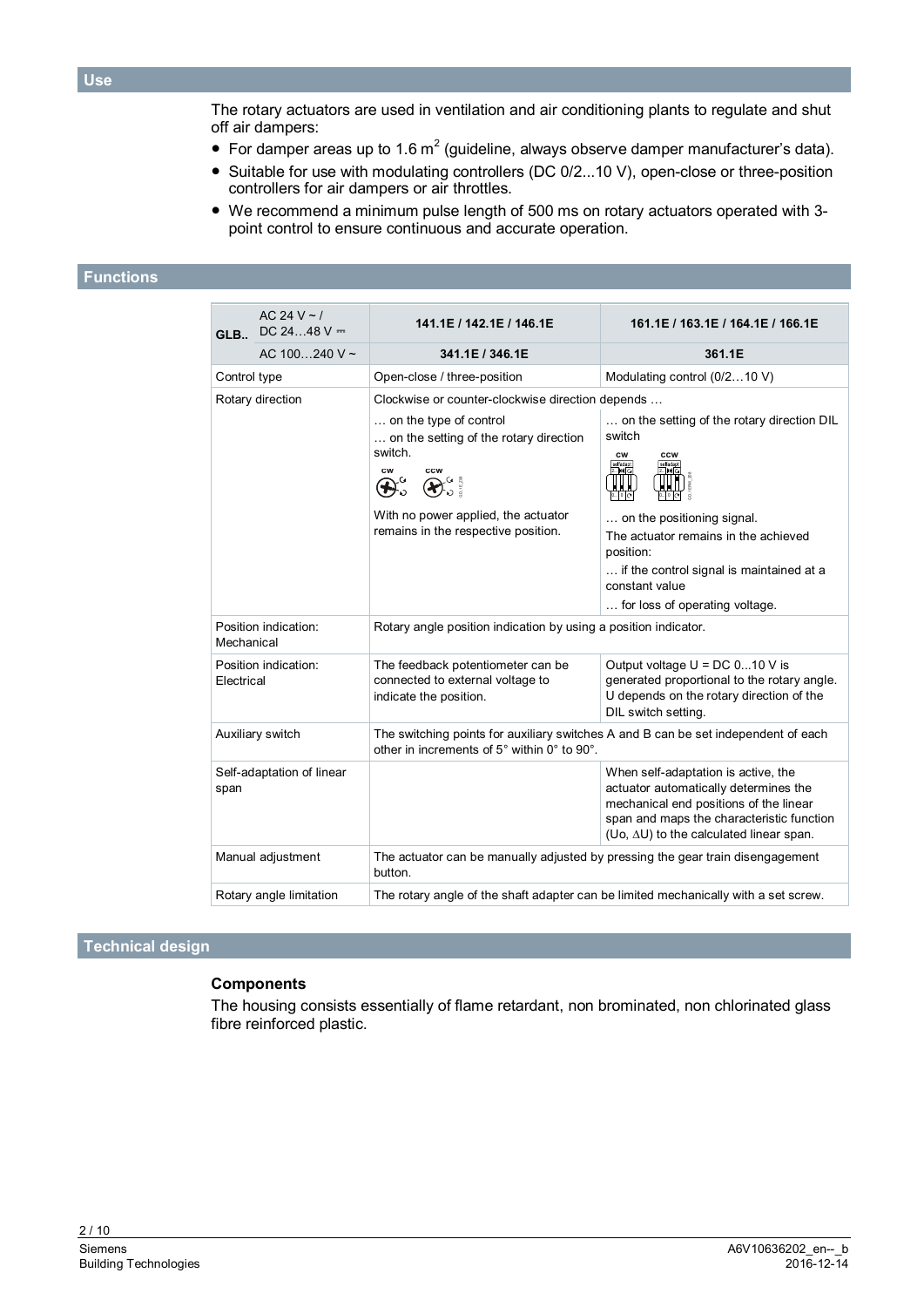## **Actuator motor / Gears**

- Brushless, robust DC motors ensure reliable operation regardless of load. The damper actuators do not require an end position switch, are overload proof, and remain in place upon reaching the end stop.
- The gears are maintenance free and low noise.

## **Type summary**

| <b>Type</b> | Stock no.   | Control                                    | Operating<br>voltage              | <b>Positioning</b><br>signal Y | <b>Position</b><br>indicator $U =$<br>$DC 010 V =$ | Feedback<br>potentio-<br>meter 5 $k\Omega$ | Self-adaption<br>of rotational<br>angle range | Aux.<br>switches | Rotary<br>direction<br>switch |
|-------------|-------------|--------------------------------------------|-----------------------------------|--------------------------------|----------------------------------------------------|--------------------------------------------|-----------------------------------------------|------------------|-------------------------------|
| GLB141.1E   | S55499-D192 |                                            | AC 24 V $\sim$ /<br>DC 2448 $V =$ |                                |                                                    |                                            |                                               |                  |                               |
| GLB142.1E   | S55499-D193 | Open-<br>close<br>or<br>three-<br>position |                                   |                                |                                                    | yes                                        |                                               |                  |                               |
| GLB146.1E   | S55499-D194 |                                            |                                   |                                |                                                    |                                            |                                               | $\overline{2}$   | yes                           |
| GLB341.1E   | S55499-D195 |                                            | AC 100240 V $\sim$                |                                |                                                    |                                            |                                               |                  |                               |
| GLB346.1E   | S55499-D196 |                                            |                                   |                                |                                                    |                                            |                                               | 2                |                               |
| GLB161.1E   | S55499-D270 |                                            |                                   | DC $0/2$ 10 V =                | yes                                                |                                            | yes                                           |                  |                               |
| GLB163.1E   | S55499-D271 | Modu-<br>lating                            | AC 24 V $\sim$ /<br>DC 2448 $V =$ | DC $035$ V $=$                 | yes                                                |                                            | yes                                           | $\overline{2}$   | yes                           |
| GLB164.1E   | S55499-D272 |                                            |                                   | DC $035$ V $=$                 | yes                                                |                                            | yes                                           |                  |                               |
| GLB166.1E   | S55499-D273 |                                            |                                   | DC $0/2$ 10 V =                | yes                                                |                                            | yes                                           |                  |                               |
| GLB361.1E   | S55499-D197 |                                            | AC $100240$ V ~                   | DC $0/2$ 10 V $=$              | yes                                                |                                            | yes                                           |                  |                               |

Nominal torque: 10 Nm (applies to all GLB..1E actuators)

#### **Accessories**

#### See data sheet N4698

## **Product documentation**

| <b>Topic</b>            | Title                                               | Document ID        |
|-------------------------|-----------------------------------------------------|--------------------|
| Data sheet              | Air damper actuators                                | A6V10636202 en-- a |
| <b>Technical basics</b> | Rotary damper actuators without spring return GL. E | A6V10636196 en-- a |
| Mounting instructions   | GDB1E. GLB1E                                        | A6V10636143 ---- a |

Related documents such as environmental declarations, CE declarations, etc., can be downloaded at the following Internet address:

<http://siemens.com/bt/download>

#### **Notes**

#### **Safety**

| Caution                                                                                                  |  |  |  |  |  |
|----------------------------------------------------------------------------------------------------------|--|--|--|--|--|
| National safety regulations                                                                              |  |  |  |  |  |
| Failure to comply with national safety regulations may result in personal injury and property<br>damage. |  |  |  |  |  |
| • Observe national provisions and comply with the appropriate safety regulations.                        |  |  |  |  |  |
| • Use only properly trained technicians for mounting, commissioning, and servicing.                      |  |  |  |  |  |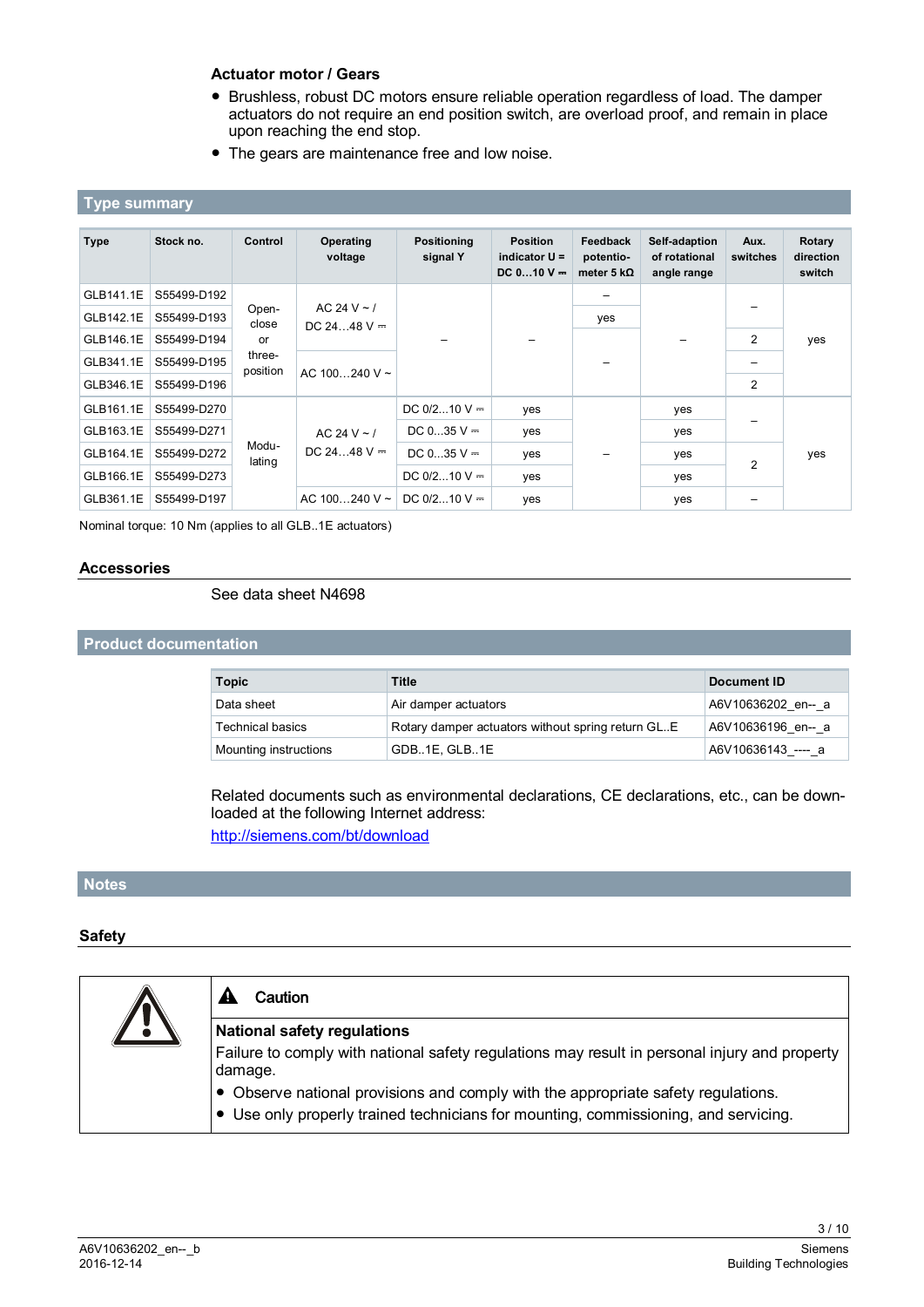#### **Potentiometer and auxiliary switches**

Potentiometer and auxiliary switches cannot be added in the field.

#### **Installation**

| 7.V | <b>WARNING</b>                                                                                                      |
|-----|---------------------------------------------------------------------------------------------------------------------|
|     | No internal line protection for supply lines to external consumers<br>Risk of fire and injury due to short-circuits |
|     | Adapt the line diameters as per local regulations to the rated value of the installed fuse.                         |

## **Maintenance**

The actuators GLB..1E are maintenance-free.

#### **Disposal**



The device is considered an electronics device for disposal in terms of European Directive 2012/19/EU and may not be disposed of as domestic garbage.

- Dispose of the device through channels provided for this purpose.
- Comply with all local and currently applicable laws and regulations..

#### **Technical data**

| Power supply (GLB11E)                                                                         |                      |                                                                                                        |  |  |
|-----------------------------------------------------------------------------------------------|----------------------|--------------------------------------------------------------------------------------------------------|--|--|
| Operating voltage (SELV/PELV) / Frequency                                                     |                      | AC 24 V ~ $\pm 20$ % (19.228.8 V ~) / 50/60 Hz<br>DC 2448 V = $\pm 20$ % (19.257.6 V = ) <sup>1)</sup> |  |  |
| Power consumption running                                                                     | GLB141E.<br>GLB161E  | 2.2 VA / 1.3 W<br>2.5 VA / 1.5 W                                                                       |  |  |
| Power consumption holding                                                                     | GLB14.1E,<br>GLB161E | 0.5W<br>0.7W                                                                                           |  |  |
| Power supply (GLB31E)                                                                         |                      |                                                                                                        |  |  |
| Operating voltage / Frequency                                                                 |                      | AC 100240 V ~ ±10 % (90264 V ~) / 50/60 Hz                                                             |  |  |
| Power consumption running                                                                     | GLB34.1E,<br>GLB361E | 6 VA / 2 W<br>4 VA / 15 W                                                                              |  |  |
| Power consumption holding                                                                     | GLB34.1E,<br>GLB361E | 0.9W<br>0.6W                                                                                           |  |  |
| <b>Function data</b>                                                                          |                      |                                                                                                        |  |  |
| Nominal torque<br>Maximum torque (blocked)<br>Minimum holding torque                          |                      | 10 Nm<br>16 Nm<br>10 Nm                                                                                |  |  |
| Nominal rotary angle (with position indication)<br>Maximum rotary angle (mechanic limitation) |                      | $90^\circ$<br>$95^\circ \pm 2^\circ$                                                                   |  |  |
| Runtime for 90° rotary angle                                                                  |                      | 150 s                                                                                                  |  |  |
| Actuator sound power level                                                                    |                      | $28$ dB(A)                                                                                             |  |  |
|                                                                                               |                      |                                                                                                        |  |  |

 $1)$  C-UL: Permitted only to DC 30 V  $-$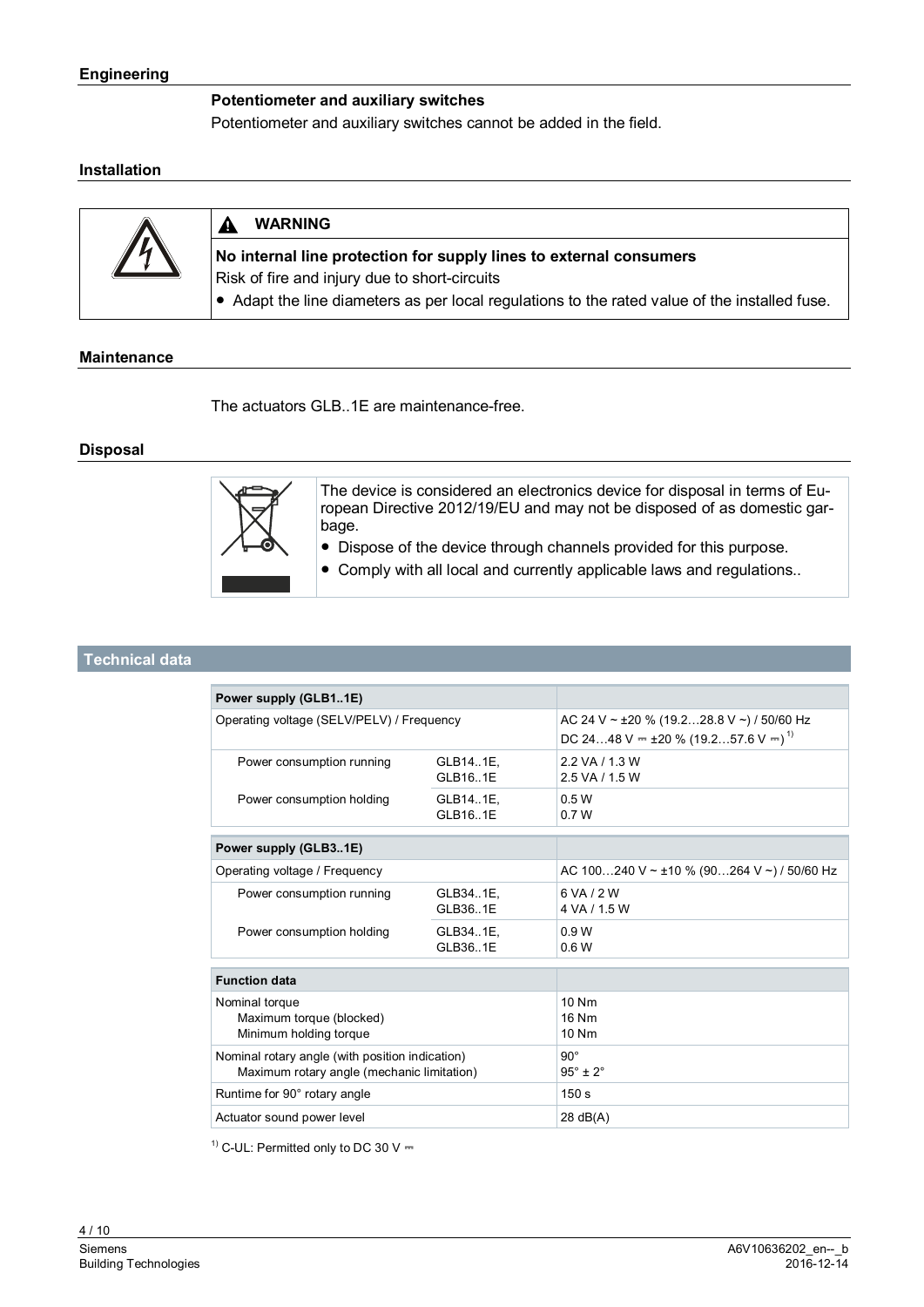| <b>Inputs</b>                                                                                                                                          |                                                                                      |                                                                                                                                                                                              |  |  |  |  |  |
|--------------------------------------------------------------------------------------------------------------------------------------------------------|--------------------------------------------------------------------------------------|----------------------------------------------------------------------------------------------------------------------------------------------------------------------------------------------|--|--|--|--|--|
| Positioning signal for GLB141E<br>Operating voltage AC/DC 24 V<br>AC 24 V ~ / DC 2448 V $=$                                                            | (wires 1-6/G-Y1)<br>(wires 1-7/G-Y2)                                                 | clockwise<br>counterclockwise                                                                                                                                                                |  |  |  |  |  |
| Positioning signal for GLB341E<br>Operating voltage<br>AC 100240 V $\sim$                                                                              | (wires $4-6/N-Y1$ )<br>(wires 4-7/N-Y2)                                              | clockwise<br>counterclockwise                                                                                                                                                                |  |  |  |  |  |
| Positioning signal for GLB161.E<br>Input voltage<br>Current consumption<br>Input resistance                                                            | (wires 8-2/Y-G0)                                                                     | DC $0/210$ V $=$<br>0.1 <sub>m</sub> A<br>$>100$ kΩ                                                                                                                                          |  |  |  |  |  |
| Max. permissible input voltage<br>Protected against faulty wiring                                                                                      |                                                                                      | DC 35 V $=$ limited to DC 10 V $=$<br>max. AC 24 V ~ / DC 2448 V =                                                                                                                           |  |  |  |  |  |
| <b>Hysteresis</b>                                                                                                                                      | for non-adjustable characteristic function<br>for adjustable characteristic function | 60 mV<br>$0.6\%$ of $\Delta U$                                                                                                                                                               |  |  |  |  |  |
| Adjustable characteristic function (GLB163.1E, GLB164.1E)                                                                                              |                                                                                      |                                                                                                                                                                                              |  |  |  |  |  |
| Adjustable with 2 potentiometers:<br>Max. input voltage                                                                                                | Offset Uo<br>Span $\Delta U$                                                         | $DC 05 V =$<br>DC $230V =$<br>DC $35V =$                                                                                                                                                     |  |  |  |  |  |
| Protected against faulty wiring                                                                                                                        |                                                                                      | max. AC 24 V ~ / DC 2448 V =                                                                                                                                                                 |  |  |  |  |  |
| <b>Outputs</b>                                                                                                                                         |                                                                                      |                                                                                                                                                                                              |  |  |  |  |  |
| Position indicator<br>Output signal (GLB161E)<br>Output signal (GLB361E)<br>Output voltage U<br>Max. output current                                    | (wires $9-2$ /U-G0)<br>(wires 9-2/U-G-)                                              | DC $010V =$<br>$DC \pm 1$ mA                                                                                                                                                                 |  |  |  |  |  |
| Protected against faulty wiring                                                                                                                        |                                                                                      | max. AC 24 V ~ / DC 2448 V =                                                                                                                                                                 |  |  |  |  |  |
| Aux. power supply (G- / G+)<br>GLB36                                                                                                                   |                                                                                      | DC 24 V $=$ ±20 %, max. 10 mA                                                                                                                                                                |  |  |  |  |  |
| Feedback potentiometer (for GLB142.1E)                                                                                                                 |                                                                                      |                                                                                                                                                                                              |  |  |  |  |  |
| Change of resistance                                                                                                                                   | (wires $P1-P2$ )                                                                     | $0.05000 \Omega$                                                                                                                                                                             |  |  |  |  |  |
| Load<br>Max. sliding contact current<br>Permissible voltage at potentiometer (SELV/PELV)<br>Insulation resistance between potentiometer and<br>housing |                                                                                      | $<$ 0.25 W<br><10 mA<br>AC 24 V ~ / DC 2448 V =<br>AC 500 V $\sim$                                                                                                                           |  |  |  |  |  |
| Auxiliary switches (GLB146.1E, GLB166.1E, GLB346.1E)                                                                                                   |                                                                                      |                                                                                                                                                                                              |  |  |  |  |  |
| Switching voltage<br>Contact rating                                                                                                                    |                                                                                      | AC 24250 V ~ / DC 1230 V =<br>6 A resistive, 2 A inductive, min. 10 mA @ AC<br>4 A resistive, 2 A inductive, min. 10 mA @ DC 30 V =<br>0.8 A res., 0.5 A inductive, min. 10 mA @ DC 60 V $=$ |  |  |  |  |  |
| Electric strength auxiliary switch against housing<br>Switching range for auxiliary switches / setting increments                                      |                                                                                      | AC 4 kV<br>$5^{\circ}$ 90 $^{\circ}$ / $5^{\circ}$                                                                                                                                           |  |  |  |  |  |
| Factory switch setting:                                                                                                                                | Switch A<br>Switch B                                                                 | $5^\circ$<br>$85^{\circ}$                                                                                                                                                                    |  |  |  |  |  |
| <b>Connection cables</b>                                                                                                                               |                                                                                      |                                                                                                                                                                                              |  |  |  |  |  |
| Cable length                                                                                                                                           |                                                                                      | 0.9 <sub>m</sub>                                                                                                                                                                             |  |  |  |  |  |
| Cross section of prewired connection cables                                                                                                            |                                                                                      | $0.75$ mm <sup>2</sup>                                                                                                                                                                       |  |  |  |  |  |
| Permissible length for signal lines                                                                                                                    |                                                                                      | 300 m                                                                                                                                                                                        |  |  |  |  |  |
| Degree of protection                                                                                                                                   |                                                                                      |                                                                                                                                                                                              |  |  |  |  |  |
| Insulation class<br>AC 24 V ~ / DC 2448 V $=$ , feedback potentiometer<br>AC 100240 V $\sim$ , auxiliary switches                                      |                                                                                      | As per EN 60730<br>Ш<br>$\mathbf{H}$                                                                                                                                                         |  |  |  |  |  |
| Housing protection                                                                                                                                     |                                                                                      | IP 54 as per EN 60529                                                                                                                                                                        |  |  |  |  |  |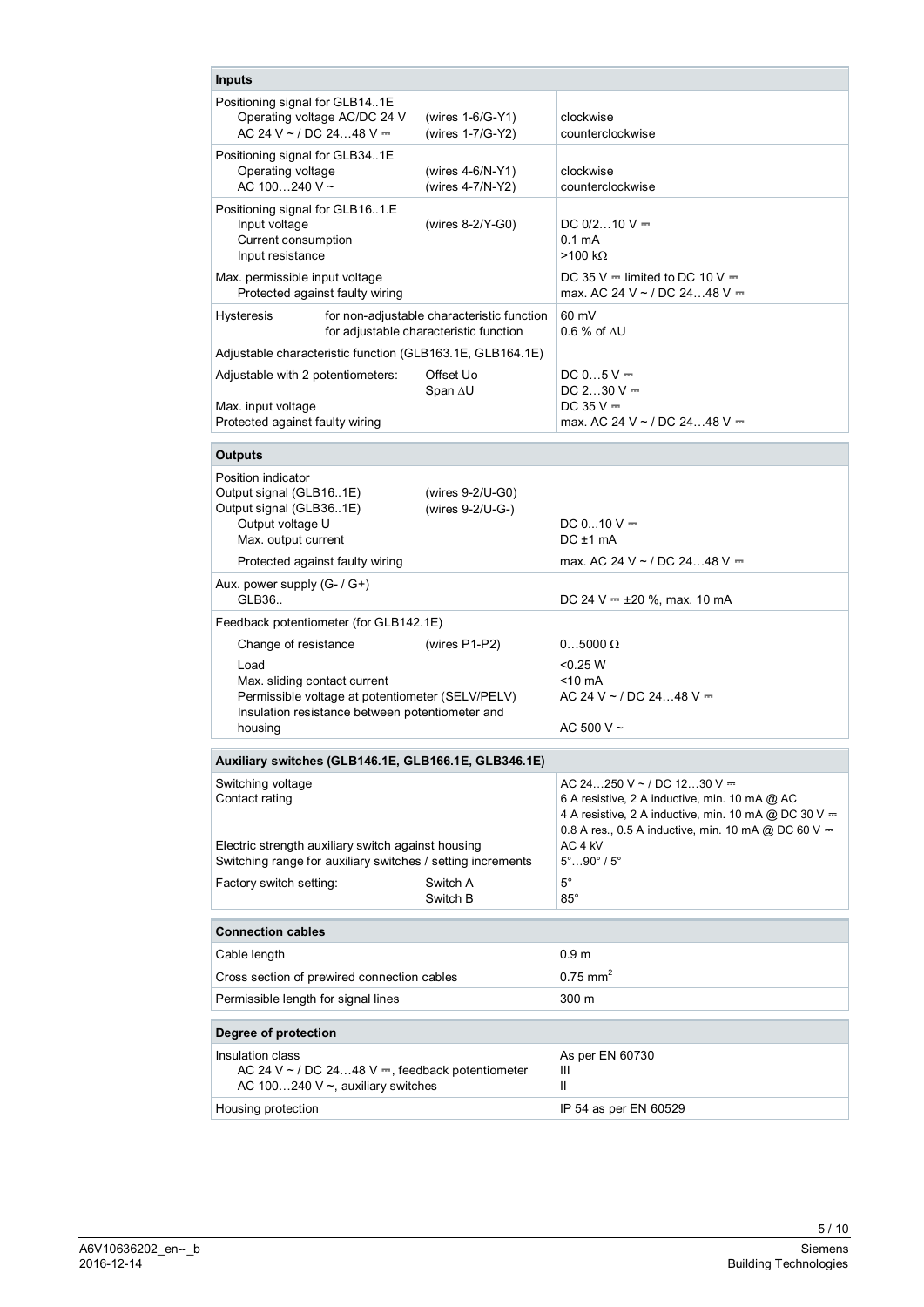| <b>Environmental conditions</b>                                                                            |                                                                                         |  |  |  |  |
|------------------------------------------------------------------------------------------------------------|-----------------------------------------------------------------------------------------|--|--|--|--|
| Operation<br>Climatic conditions<br>Mounting location<br>Temperature extended<br>Humidity (non-condensing) | IEC 60721-3-3<br>Class 3K5<br>interior, weather-protected<br>$-32+55$ °C<br>$<95%$ r.F. |  |  |  |  |
| Transport<br>Climatic conditions<br>Temperature extended<br>Humidity (non-condensing)                      | IEC 60721-3-2<br>Class 2K3<br>$-32 + 70$ °C<br>$<$ 95 % r.F.                            |  |  |  |  |
| Storage<br>Climatic conditions<br>Temperature extended<br>Humidity (non-condensing)                        | IEC 60721-3-1<br>Class 1K3<br>$-32 +50$ °C<br>$<95%$ r.F.                               |  |  |  |  |
| Mechanical conditions                                                                                      | Class 2M2                                                                               |  |  |  |  |
| <b>Standards, directives and approvals</b>                                                                 |                                                                                         |  |  |  |  |
| Product standard                                                                                           | EN 60730<br>Part 2-14 / Particular requirements for electric<br>actuators               |  |  |  |  |
| Electromagnetic compatibility<br>(Applications)                                                            | For use in residential, commercial, light-industrial<br>and industrial environments     |  |  |  |  |
| EU Conformity (CE)                                                                                         | A5W00000176 <sup>2)</sup>                                                               |  |  |  |  |
| <b>RCM Conformity</b>                                                                                      | A5W00000177 <sup>2)</sup>                                                               |  |  |  |  |
| <b>EAC Conformity</b>                                                                                      | Eurasian conformity                                                                     |  |  |  |  |
| UL                                                                                                         | UL as per UL 60730 http://ul.com/database<br>cUL as per CSA-C22.2 No. 24-93             |  |  |  |  |
| Environmental comnatibility                                                                                |                                                                                         |  |  |  |  |

#### **Environmental compatibility**

The product environmental declaration A5W00026066<sup>2)</sup> contains data on environmentally compatible product design and assessments (RoHS compliance, materials composition, packaging, environmental benefit, disposal).

| <b>Dimensions</b>                                                               |                                                                                            |
|---------------------------------------------------------------------------------|--------------------------------------------------------------------------------------------|
| Actuator W x H x D                                                              | see "Dimensions", p. 9                                                                     |
| Damper shaft<br>round<br>round<br>Square<br>Min. shaft length<br>Shaft hardness | $816$ mm<br>810 mm (with centering element)<br>$612.8$ mm<br>$20 \text{ mm}$<br>$<$ 300 HV |
| Weight                                                                          |                                                                                            |
| Without packaging                                                               | Max. 0.49 kg, without switches                                                             |

Max. 0.63 kg, with switches

 $^{2)}$  The documents can be downloaded from [http://siemens.com/bt/download.](http://siemens.com/bt/download)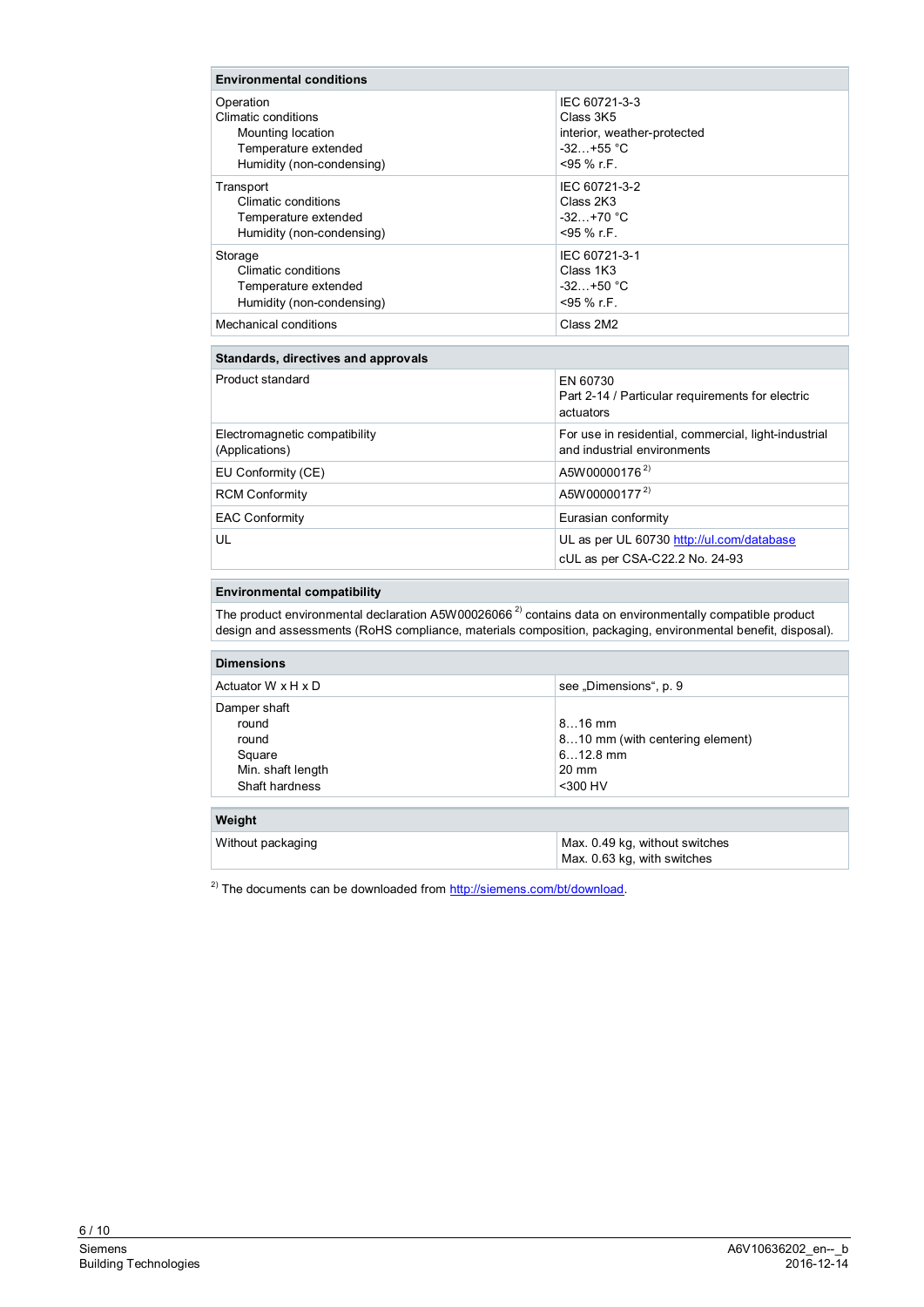#### **Internal Diagrams**



GLB14..1E (open-close, three-p.) GLB34..1E (open-close, three-p.)



GLB16..1E (modulating, Y= DC 0/2...10 V = ) GLB16..1E (modulating, Y= DC 0...35 V = ) GLB361.1E (modulating control)

 $\triangle$ 

à

 $24$ 

 $\frac{1}{55}$   $\frac{1}{56}$ 

 $\frac{1}{52}$   $\frac{1}{53}$ 





## **Connection diagrams**

 $\bigotimes_{DC}$  AC 24 V ~<br>DC 24...48 V = DC 02...10 V

ÌЯ

ΤY

Ιu

tg

 $DC$  0/2...10 V =

 $\overline{11}$ 

 $\overline{c}$ 

⋐

 $\vert$ <sub>GO</sub>

 $\frac{1}{2}$ 

 $\perp$ 

GLB1.. 1E  $(AC 24 V \sim /DC 24...48 V = )$ 

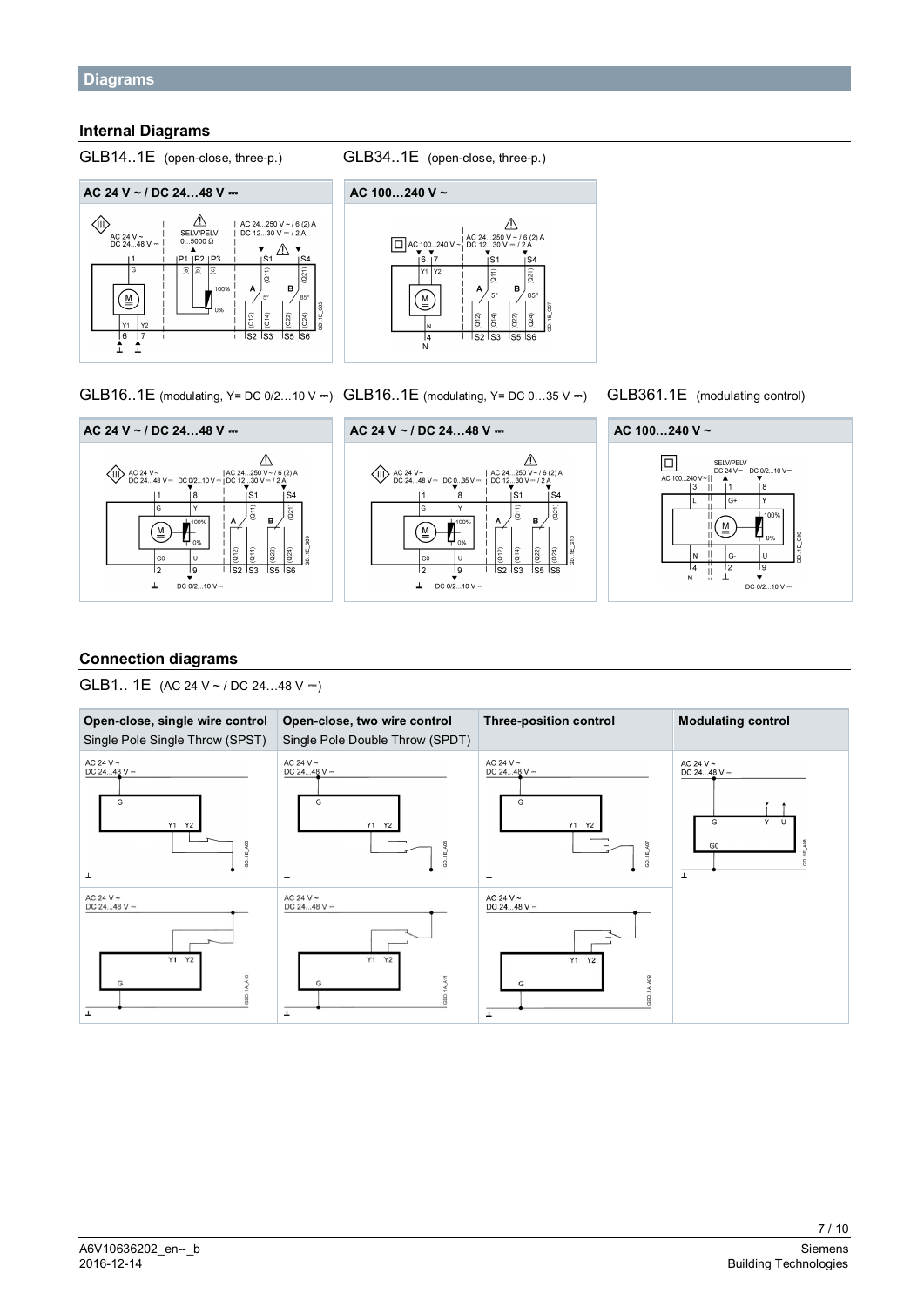#### GLB3.. 1E (AC 100…240 V ~)



# **Cable labeling**

| <b>Connection</b>  | Code            | <b>No</b>      | Color      | <b>Abbreviation</b> | <b>Meaning</b>                                                 |
|--------------------|-----------------|----------------|------------|---------------------|----------------------------------------------------------------|
| Actuators          | G               | 1              | red        | <b>RD</b>           | System potential AC 24 V ~ / DC 2448 V $=$                     |
| AC 24 V $\sim$     | G <sub>0</sub>  | 2              | black      | <b>BK</b>           | System neutral                                                 |
| DC 2448 $V =$      | Y1              | 6              | purple     | VT                  | Positioning signal AC/DC 0 V, "clockwise" (GLB141E)            |
|                    | Y2              | 7              | orange     | OG                  | Positioning signal AC/DC 0 V, "counter-clockwise"<br>(GLB141E) |
|                    | Y               | 8              | grey       | GY                  | Signal in (GLB16.1E)                                           |
|                    | U               | 9              | pink       | <b>PK</b>           | Signal out (GLB161E)                                           |
| Actuators          | L               | 3              | brown      | <b>BR</b>           | Line AC 100240 V $\sim$                                        |
| AC 100240 V $\sim$ | N               | 4              | light blue | <b>BU</b>           | Neutral conductor                                              |
|                    | Y1              | 6              | black      | <b>BK</b>           | Positioning signal AC 100240 V ~, "clockwise"<br>(GLB341E)     |
|                    | Y2              | $\overline{7}$ | white      | <b>WH</b>           | Pos. signal AC 100240 V ~, "counter-clockwise"<br>(GLB34.1E)   |
|                    | G+              | 1              | red        | <b>RD</b>           | System potential DC 24 V = (aux. power supply)<br>(GLB361.1E)  |
|                    | G-              | $\overline{2}$ | black      | <b>BK</b>           | System neutral (aux. power supply) (GLB361.1E)                 |
|                    | Y               | 8              | grey       | GY                  | Signal in (GLB361.1E)                                          |
|                    | U               | 9              | pink       | <b>PK</b>           | Signal out (GLB361.1E)                                         |
| Feedback           | a               | P <sub>1</sub> | white/red  | WH RD               | Potentiometer 0100 % (P1-P2)                                   |
| potentiometer      | b               | P <sub>2</sub> | white/blue | WH BU               | Potentiometer pick-off                                         |
|                    | C               | P <sub>3</sub> | white/pink | WH PK               | Potentiometer 1000 % (P3-P2)                                   |
| Auxiliary switch   | Q11             | S <sub>1</sub> | grey/red   | GY RD               | Switch A input                                                 |
|                    | Q12             | S <sub>2</sub> | grey/blue  | <b>GY BU</b>        | Switch A normally closed contact                               |
|                    | Q14             | S <sub>3</sub> | grey/pink  | GY PK               | Switch A normally open contact                                 |
|                    | Q <sub>21</sub> | S <sub>4</sub> | black/red  | <b>BK RD</b>        | Switch B input                                                 |
|                    | Q22             | S <sub>5</sub> | black/blue | <b>BK BU</b>        | Switch B normally closed contact                               |
|                    | Q24             | S <sub>6</sub> | black/pink | <b>BK PK</b>        | Switch B normally open contact                                 |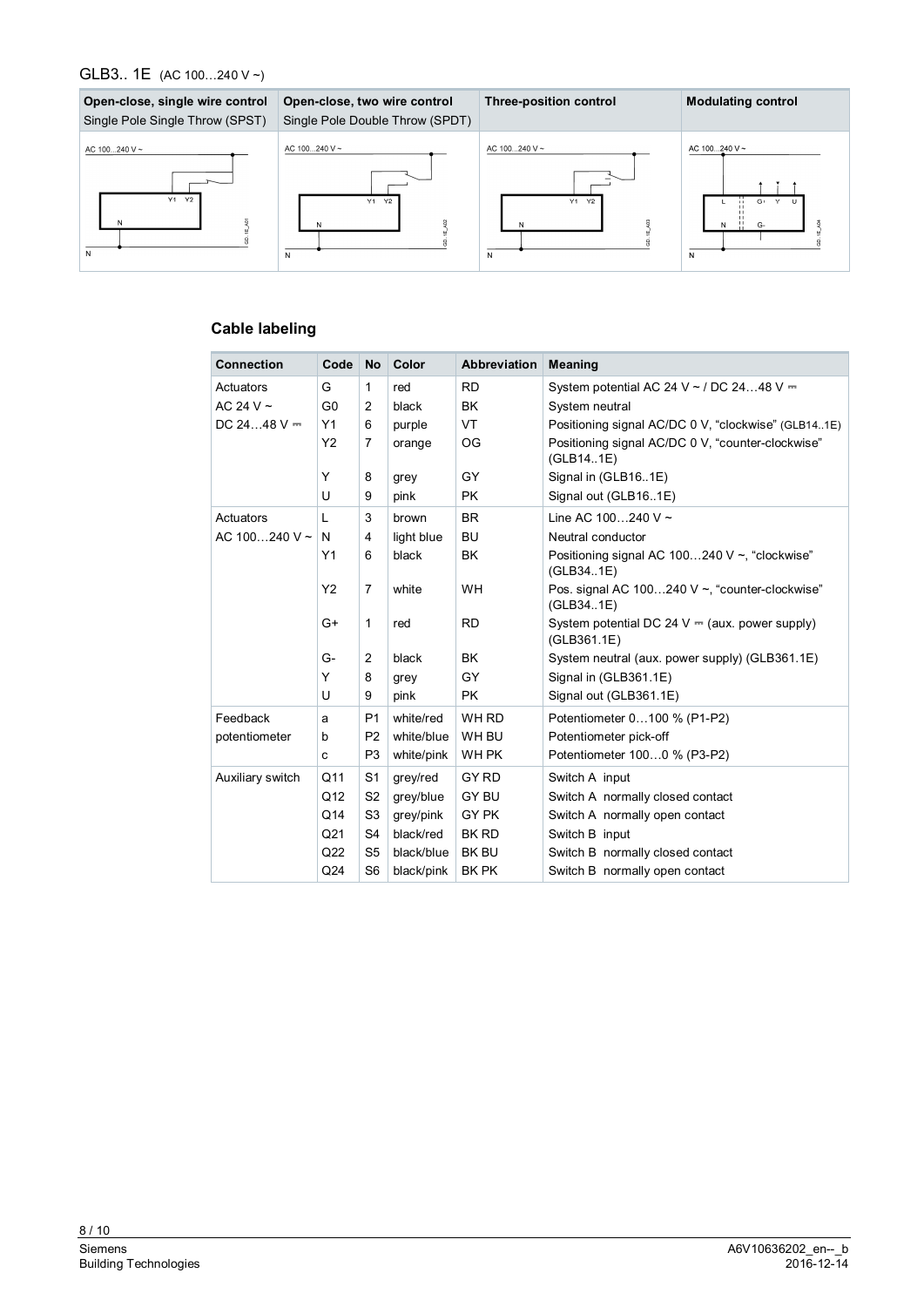<span id="page-8-0"></span>

Dimensions in mm

# **Revision numbers**

| <b>Type</b> | Valid from rev. no. | <b>Type</b> | Valid from rev. no. |
|-------------|---------------------|-------------|---------------------|
| GLB141.1E   | В                   | GLB164.1E   | . В                 |
| GLB142.1E   | В                   | GLB166.1E   | В                   |
| GLB146.1E   | В                   | GLB361.1E   | В                   |
| GLB161.1E   | В                   | GLB341.1E   | В                   |
| GLB163.1E   | В                   | GLB346.1E   | В                   |